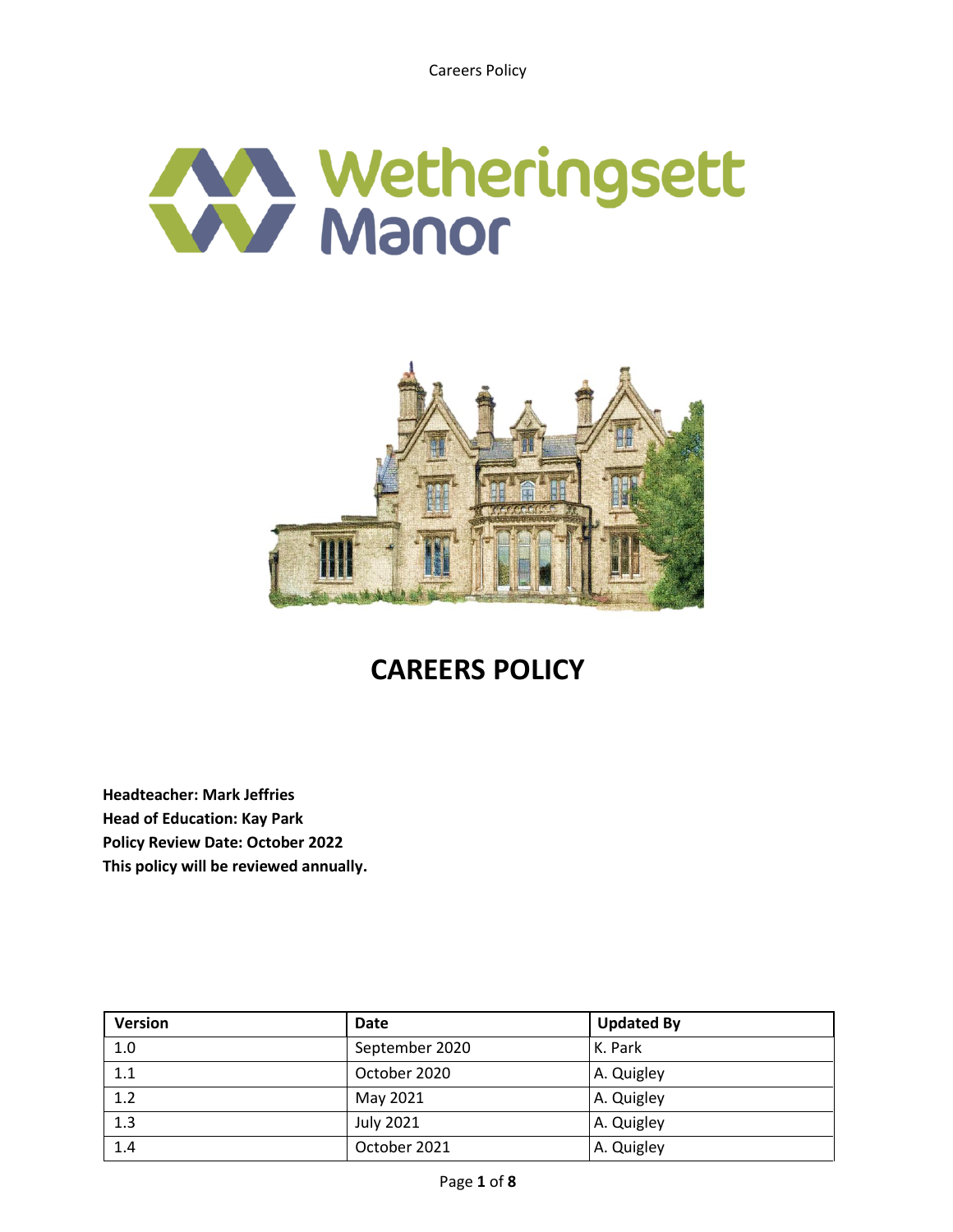## **Contents**

| <b>Section</b> | <b>Topic</b>                      | Page           |
|----------------|-----------------------------------|----------------|
| 1              | <b>Rationale &amp; Context</b>    | $\overline{2}$ |
| 2              | Introduction                      | 2, 3           |
| 3              | <b>Objectives</b>                 | 3,4            |
| 4              | <b>Entitlement</b>                | 4              |
| 5              | <b>Frameworks and Guidance</b>    | 5, 6, 7        |
| 6              | <b>Management</b>                 | 7              |
| 7              | <b>Staffing</b>                   |                |
| 8              | <b>Curriculum</b>                 | 7              |
| 9              | <b>Partnerships</b>               | 7              |
| 10             | <b>Staff Development</b>          | 8              |
| 11             | Monitoring, review and evaluation | 8              |

## **1) Rationale & Context**

At the heart of Wetheringsett Manor School (WMS) Careers Policy are our founding principles: Rigour, Industry-Driven, Partnerships and Enterprise. These capture our vision and goal to support our pupils in becoming well-qualified, industry aware and ultimately employable in whatever area they would like to specialise. Meaningful CEIAG (Careers Education, Information and guidance) is central to us in achieving these goals.

This policy outlines our duties as laid out in The Education Act 1997, The Education and Skills Act 2008 and The School Information (England) Regulations 2008

## **Fundamentals**

The CEIAG programme is designed to help pupils make the most of themselves and their opportunities. In particular, it aims to help them:

- Develop knowledge and understanding of work, learning and careers.
- Extend understanding of opportunities in learning and work.
- Make good use of information and guidance.
- Develop skills to review, plan, make decisions, present effectively and cope with change.

## **Commitment**

WMS recognises that it has a statutory duty to give pupils access to impartial careers information, education and guidance (Education and Skills Act 2011). We are committed to providing a planned programme of impartial careers education and information, advice and guidance (IAG) for all pupils in Years 10-11, using impartial information and guidance services.

## **2) Introduction**

The CEIAG programme is designed to help pupils make the most of themselves and their opportunities. In particular, it aims to help them: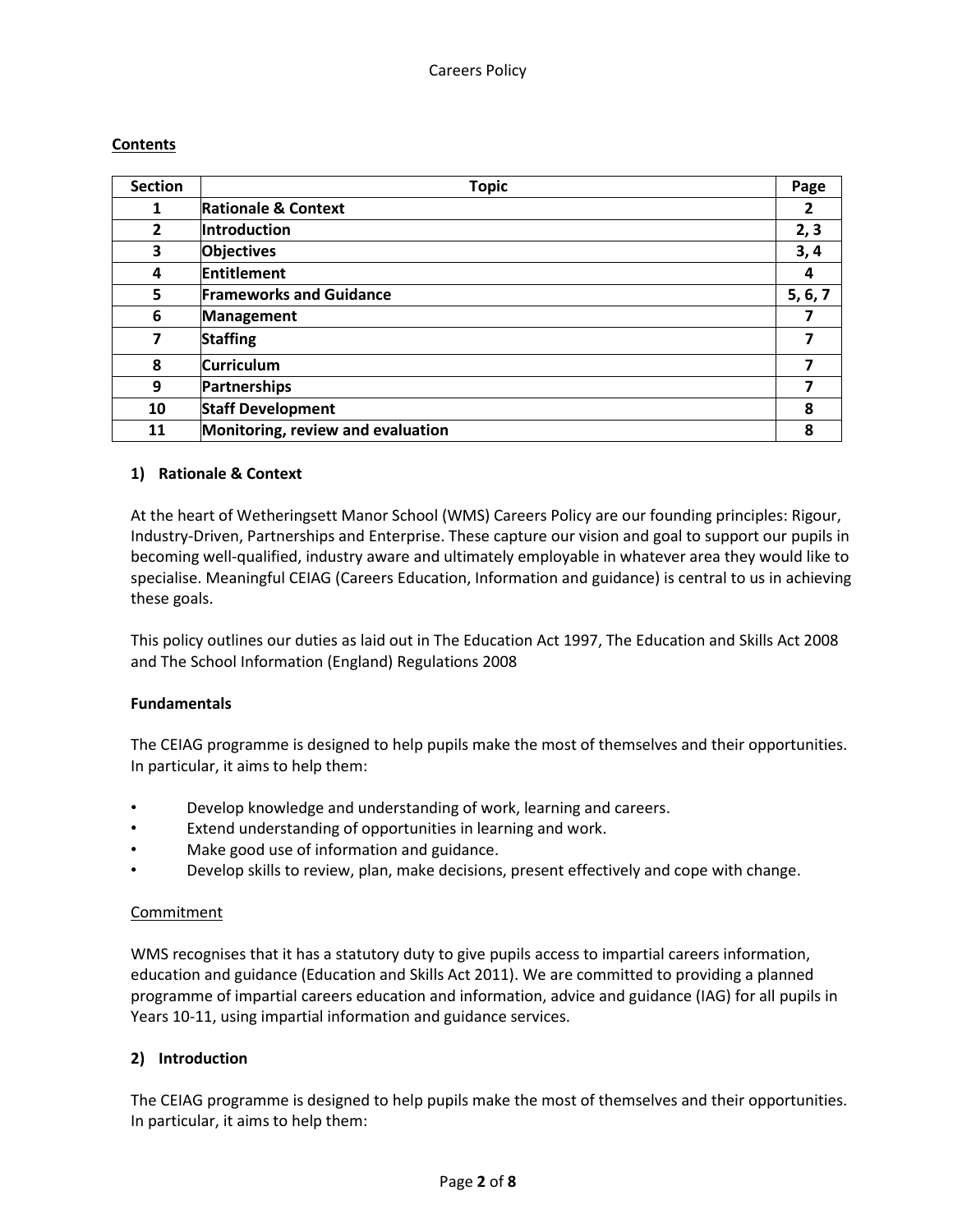## Careers Policy

- Develop knowledge and understanding of work, learning and careers.
- Extend understanding of opportunities in learning and work.
- Make good use of information and guidance.
- Develop skills to review, plan, make decisions, present effectively and cope with change.

## **Commitment**

We are committed to providing a planned programme of impartial careers education and information, advice and guidance (IAG) for all pupils in Years 7-11, using impartial information and guidance services.

WMS is committed to:

- Providing a planned programme of activities to which all pupils are entitled and will have access to.
- To ensure pupils have access to impartial information, advice and guidance from suitably qualified professionals.
- Ensuring that, wherever possible, pupils' progress to an opportunity in further education, training or employment.

#### Development

This Guidance links to the 2020-21 CEIAG Development Plan which should be read in conjunction with this document to highlight current changes, initiatives and developments in this area at The Workplace.

#### Links with other policies

This Guidance supports and is itself underpinned by a range of key school policies especially Teaching and Learning, PSHE and Work Experience.

## **3) Objectives**

The CEIAG programme is designed to meet the needs of pupils at WMS. Activities can be differentiated and personalised to ensure progression in their career learning and development, and to strengthen their motivation, aspirations and attainment at school. Consequently, the CEIAG programme is built on three broad aims (linked to the CDI Framework and Gatsby Benchmarks) that pupils should be able to:

## *a) Understand themselves and the influences on them*

To help pupils understand themselves: The delivery of careers is both formal (PSHE lessons) and informal (pastoral support etc.) and permeates the whole curriculum. The strategies undertaken in order to achieve career progression can be seen as a series of activities which are personalised to individual pupils depending on when they come to WMS, their needs and aspirations.

## *b) Investigate opportunities in learning and work*

To help pupils to investigate careers and opportunities from different information sources, including work experience. Pupils should be able to plan, investigate, assess, organise and understand. Pupils at WMS will be working towards industry recognised qualifications, in industry standard settings and guided by tutors with professional experience. By following the standards set out in the programme, pupils will have a clear understanding of the expectations of the workplace. Various activities through the year will allow pupils access to relevant industry sites and settings and experiences of key work skills.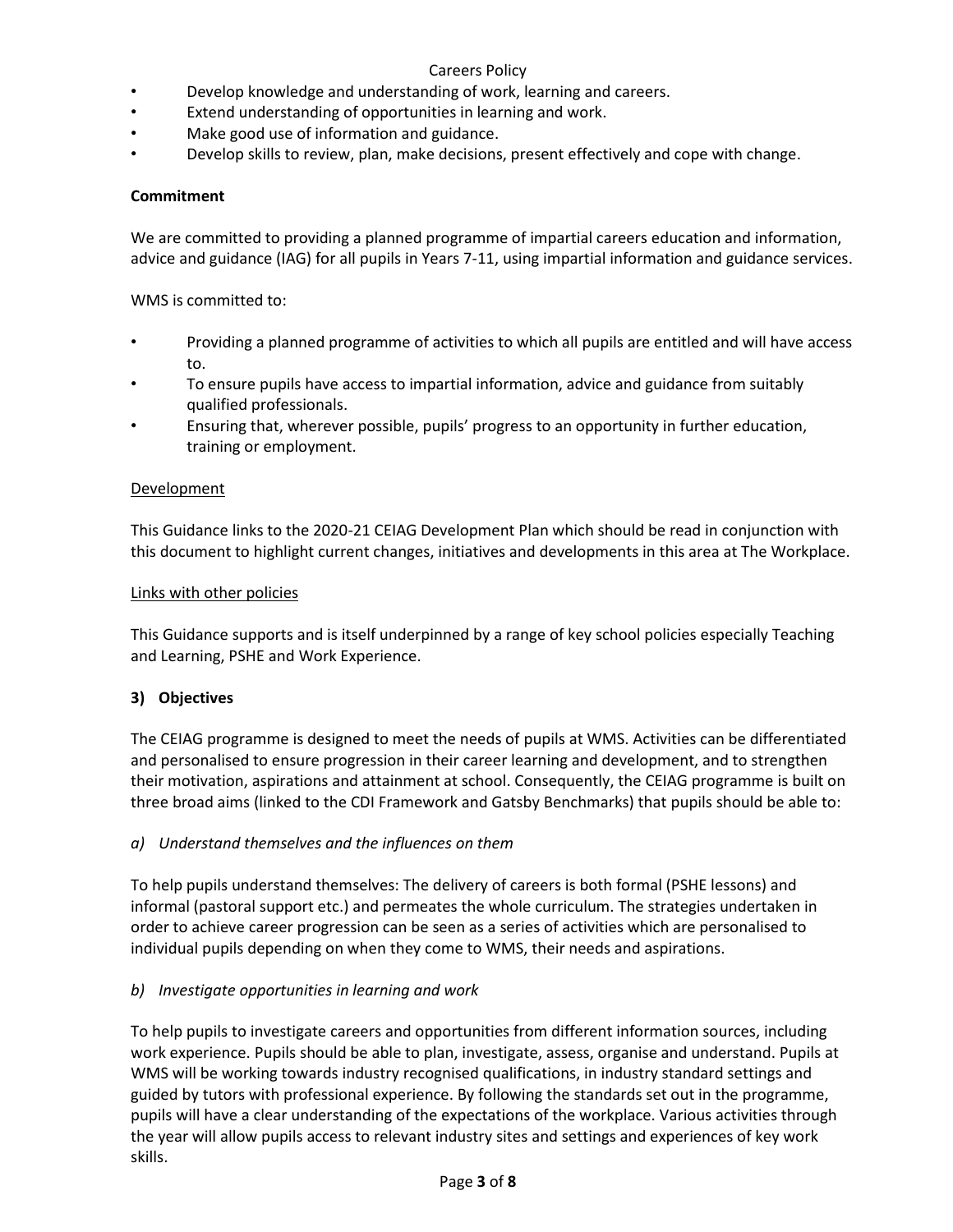# *c) Make and adjust plans to manage change and transition*

To help pupils develop their capabilities in managing transitions, assessing them and setting and planned transitions with appropriate support and guidance from WMS and external staff. Transition support may include visits to post 16 providers (including FE Colleges), meetings with careers guidance professionals to plan post pathways and visits from external organisations to inform pupils about the wide range of post 16 possibilities available to them.

# **4) Entitlement**

On entry to WMS all pupils will be informed during pre-admission meetings about the range of information, advice and guidance services at WMS which will help them throughout their education at:

## **ALL pupils at WMS are entitled to a careers programme that helps them to:**

- Understand their education, training, employment and other progression opportunities and have the information they need to make decision about learning and career options.
- Develop the skills they need to plan and manage their own personal development and career progression with appropriate support.
- Overcome any overt and hidden barriers to progress which they may encounter, celebrating diversity and equality of opportunity.
- Accesses relevant information about the world of work.
- Make and maintain individual plans to help them improve the prospects of success.

## **Pupils will have access to and support with using Careers Information that is:**

- Easy to find and accessible in a variety of formats (e.g. hard copies of prospectuses, online materials, face to face information).
- Comprehensive; giving details of all progression opportunities and support.
- Impartial and up to date.

## **KS4 pupils will obtain careers guidance that is:**

- Impartial and independent.
- Focused on individual needs.
- Supportive of equal opportunities.
- Provided by people with relevant professional training and experience.

## **Parents and Carers of pupils at WMS can expect to:**

- Be informed of the CEIAG offer at WMS during pre-admission meetings
- Be able to speak to a member of staff to discuss their child's progress and future prospects (via parents' evenings, phone conversations or meetings requested by parents).
- Have access to the Careers Education, Information, Advice and Guidance online and request a hard copy if required.
- Be kept up to date with Careers developments via newsletters
- Have the opportunity to provide feedback on the Careers Programme and offer suggestions for improvement (annually).

# Information, advice and Guidance (IAG) is an essential component of CEIAG entitlement. Within this Guidance the definition of these terms is as follows:

"Information refers to data on opportunities that is available in different formats including written or printed materials, telephone help lines, ICT software, DVDs and websites. This also includes contact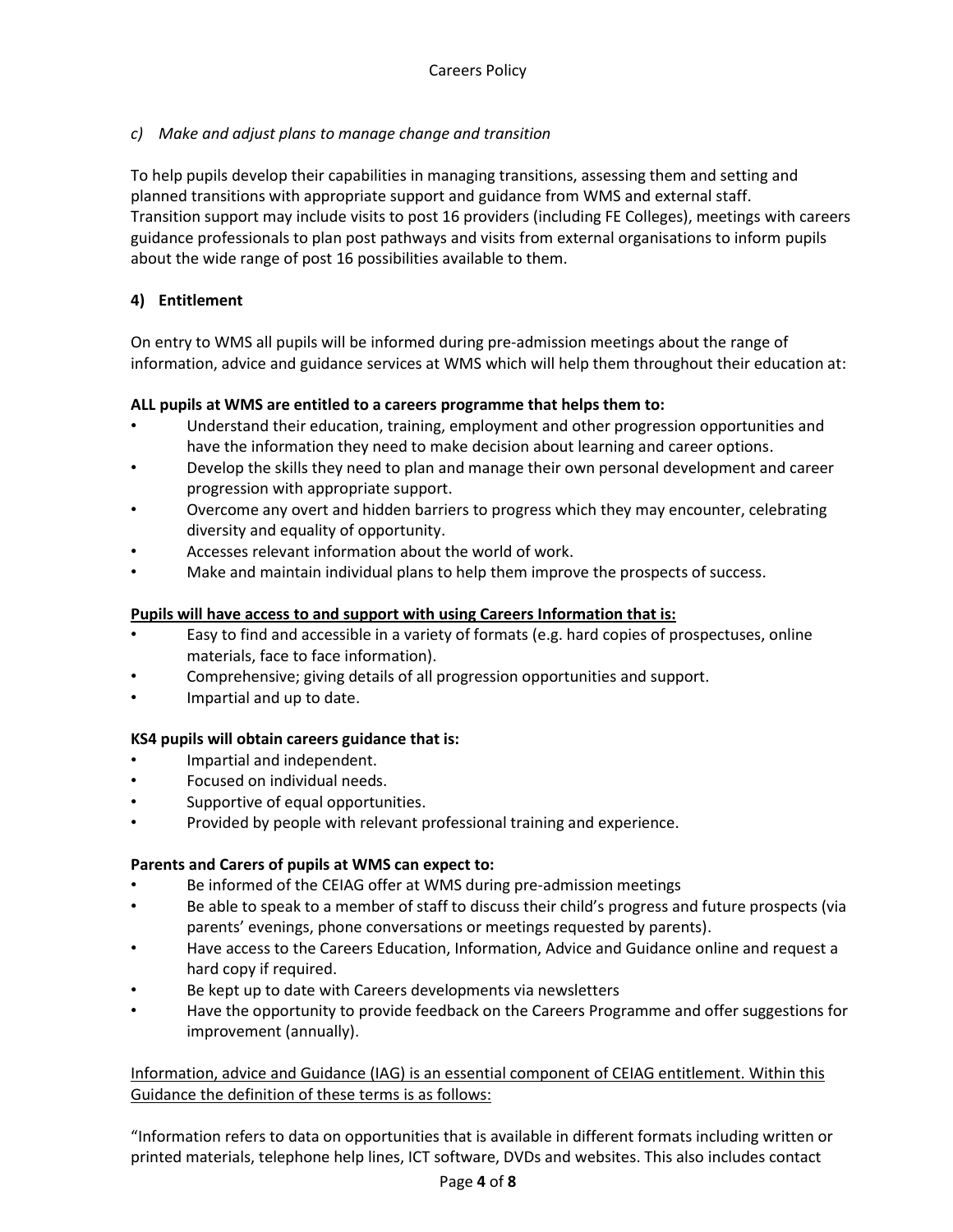## Careers Policy

that is face-to-face with individuals or in groups or classes."

**Advice** refers to:

- Helping pupils to understand and interpret information.
- Providing information and answering questions.
- Clarifying misunderstandings/ misinterpretations.
- Understanding circumstances, abilities and targets.
- Advising pupils on their options and/ or how to go about a given course of action.
- Identifying needs and signposting or referring pupils who may need targeted support.

**Guidance** refers to:

- Supporting pupils to better understand themselves and their needs.
- Confronting barriers to understanding, learning and progression.
- Resolving issues and conflicts.
- Supporting pupils to develop new perspectives and solutions to problems, and
- Enabling pupils' people to manage their lives better and achieve their potential.

Through a robust annual commissioning process managed by the WMS Careers Leader, Guidance providers will understand their roles and responsibilities. The commissioned document for careers guidance is available to staff on request.

All staff should, when approached by pupils, respond with appropriate direction to the service chosen to support the programme. All guidance aims to be impartial, confidential, responsive to pupils' needs and based on the principle of equality.

## **5) Frameworks and Guidance**

## **Frameworks and guidance this Guidance refers to are as follows:**

- PSHE education: Economic Wellbeing and financial capability programmes of study for Key Stages 3 and 4 (QCA 2008).
- Education Act 2011 (relating to Careers Guidance).
- Gatsby Benchmarks (2014).
- CDI Framework (March 2018).

## **Implementation Overview:**

- All pupils have access to the Pastoral Coordinator or Tutors to signpost to impartial sources of IAG and support the prevention of NEET (Not in Education, Education or Training).
- Key stage 4 pupils will have access to a qualified career professional to support them to create a personalised action plan for post 16: This support will be delivered via a group workshop 1-2- 1 careers guidance session and appropriate follow up support.
- Pupils have access to the Connexions 360 website.
- There is information regarding CEIAG on each site including notice boards and areas with Further Education (FE) College Prospectuses.
- Targeted support is in place for pupils at high risk of NEET. Key stage 4 PFL pupils access Core + provision which includes a curriculum suitable for pupils who would like to immediately enter the workplace through full time work or Apprenticeships (e.g. BTEC in Work Skills/ Laser LEAP units relevant to preparing for the work place).
- GCSE/BTEC pupils have access to careers lessons within PSHE Key Stage 4 core CEIAG skills.
- Understanding how the world of work is changing and the skills that promote employability.
- Identifying and using a variety of sources, including websites and Talking Jobs resource, to analyse and evaluate careers information.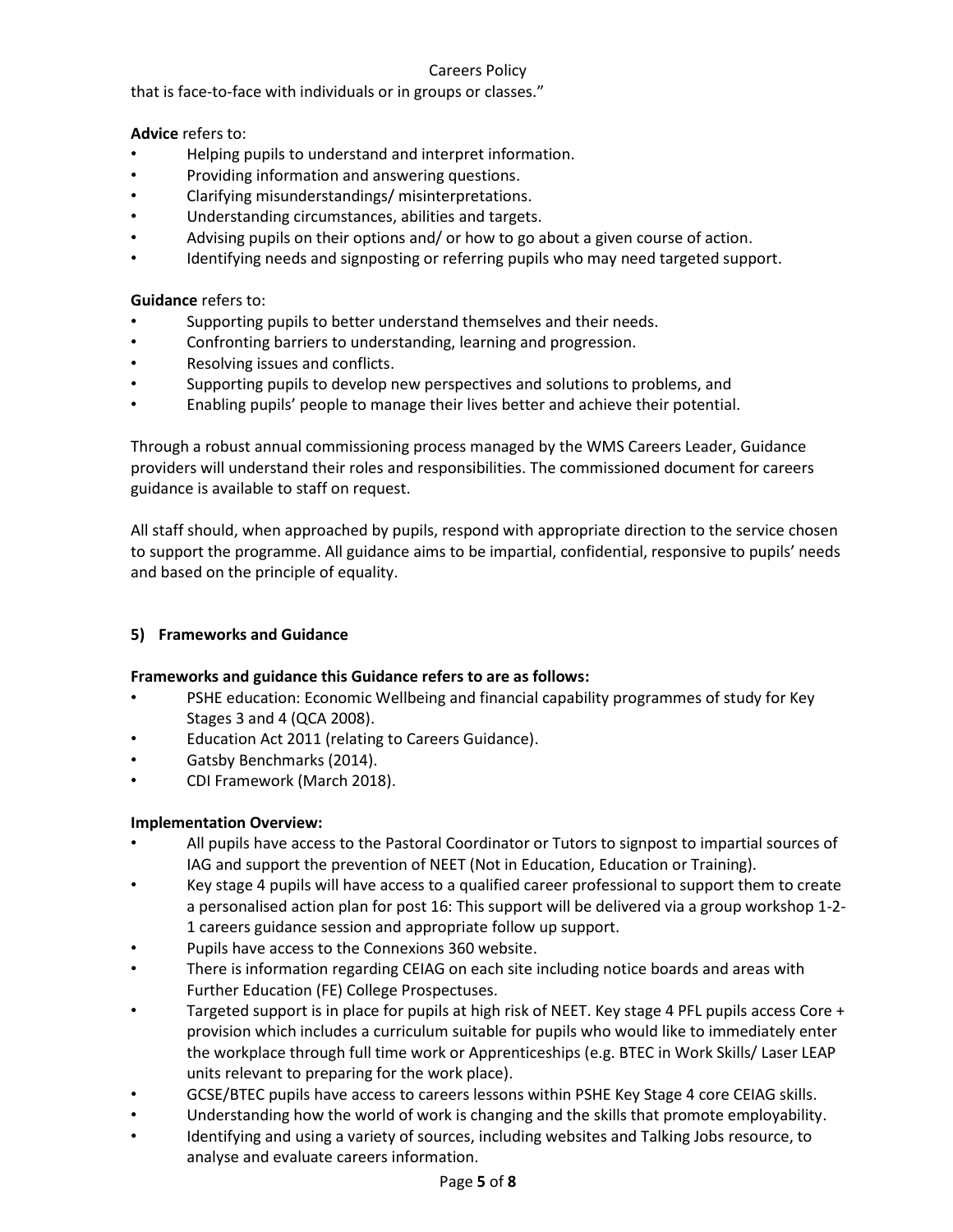## Careers Policy

- Awareness of options available after leaving school through 1-2-1 Careers Guidance.
- Organising and presenting information in an appropriate format, e.g. CV practice, interview practice, reviewing application forms.
- Industry-Driven education and expectations within the Workplace.

A supplementary aim of CEIAG at WMS is to support the prevention of NEET. Pupils will have regular CEIAG input to ensure they have a relevant destination, and support.

## **Preparation for Key Stage 4 Pupils**

Careers guidance has been commissioned for all Key Stage 4 Pupils who will receive the following:

- A workshop on Careers Guidance from a Careers Guidance Professional delivered as part of the PSHE curriculum.
- At least one 1-2-1 interview with a Careers Guidance Professional (more if required).
- An agreed action plan following the Careers Guidance interview and appropriate follow up support/information.
- Communication with parents/carers to comment on/agree the action plan.
- Support from mentors and other key members of staff to follow through and update the action plan.

**Intended Destinations data collection – Term 2-3 of Year 11**

Purpose: Data is captured during terms 2 and 3 regarding Year 11 pupils intended destinations, e.g. college, sixth form, apprenticeship etc: The Pastoral Manager will collate information on intended destinations to date and send this the Head of Education and Headteacher.

## **Progression Support Review 1- Term 3 of Year 11**

Purpose: SLT and other relevant staff identify young people with weak/no intended destinations for targeted support by the school and/or other agencies. Weak destinations are identified as:

Job without training

Due to the short-term nature of PRU provision for Year 9 pupils in Key Stage 3, Careers Guidance is provided by Home Schools.

- Apprenticeship with no definite place
- Undecided
- Other
- Inappropriate destinations

Action plans to address weak intended destinations agreed and implemented via Key Workers, HLTA's and Vulnerable Girls workers.

A meeting takes place between relevant providers (e.g. FE Colleges) to share information on pupils at risk of becoming NEET and devise personalised action plans (e.g. tours of College/taster days/building rapport with a key member of FE staff).

## **September Guarantee – Terms 4 and 5 of Year 11**

Purpose: To identify Post-16 offers for all Year 11's in light of actions following first Progression Support Review with relevant staff from different sites (HLTA's, Key Workers, Pastoral Workers).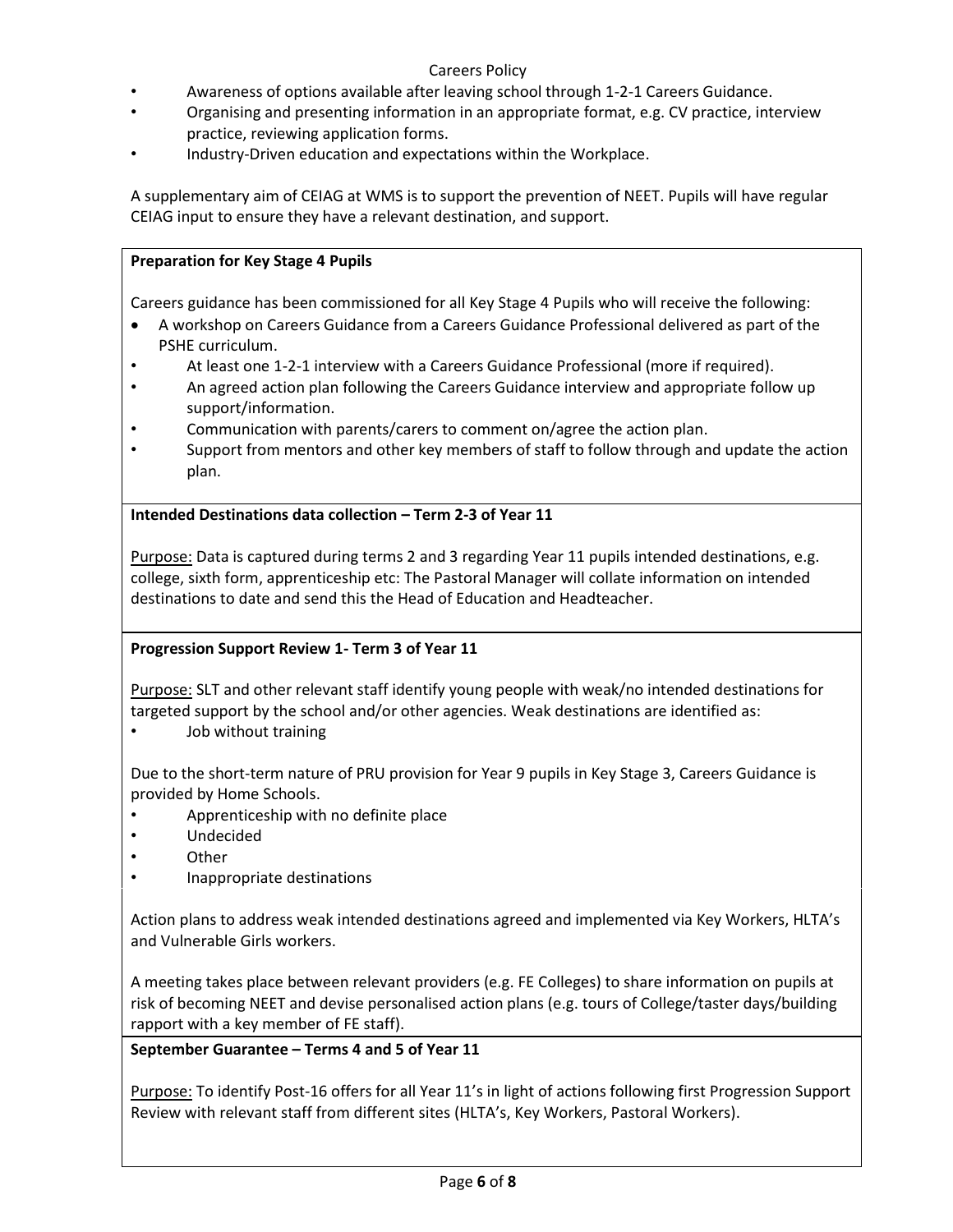## **Signposting to Summer Transition Provision**

Purpose: To support vulnerable learners through the summer to prepare them for their post-16 options: Young people offered summer transition support as appropriate via current programmes for those at risk of NEET (e.g Opt Into/ NCS).

#### **6) Management**

A member of the SLT such as the Head of Education manages the CEIAG programme and is the 'Careers Leader' for WMS: They will oversee delivery and liaise with programme contributors. CEIAG will be a regular agenda item for SLT meetings.

## **7) Staffing**

All staff contribute to CEIAG through their roles as mentors, tutors and subject teachers: Specialist sessions are delivered by WMS as part of PSHE. Teachers Pay and Conditions (2010) states that teachers may be required to 'work with others on curriculum and/or pupil development to secure coordinated outcomes', 'collaborate and work with colleagues and other relevant professionals within and beyond the school' and 'promote the safety and well- being of pupils' (includes their social and economic well-being).

Much of the Careers provision at WMS is commissioned through a robust process and delivered in collaboration: Careers guidance assemblies and 1-2-1 support are delivered by suitably qualified staff: Qualifications and experience and checked as part of the commissioning process. Advice and guidance services are systematically evaluated by providers and SLT. Appropriate action is taken through contract management for any underperforming service and results are used to inform the content of future commissioning specifications.

## **8) Curriculum**

The CEIAG curriculum at WMS is highly personalised due to the nature of the provision: It also uses the expertise of staff within the school and employers in various industrial sectors.

The CEIAG programme includes PSHE modules on careers, careers guidance activities (e.g. group work and individual pre-placement interviews prior to work experience), information and research activities (using web-based resources such as Connexions 360) and a qualification in Enterprise.

## **9) Partnerships**

CEIAG at WMS is underpinned by strong partnership working:

- Employers and FE settings have helped the SLT in identifying meaningful qualifications and expectations.
- All Pupils will undertake Enterprise activities that involve other groups/schools/families.
- Strong links developed to ensure that year 11's at risk of NEET are supported and tracked post 16.

WMS pupils have access to links to websites, careers resources, quizzes and impartial and independent information on careers.